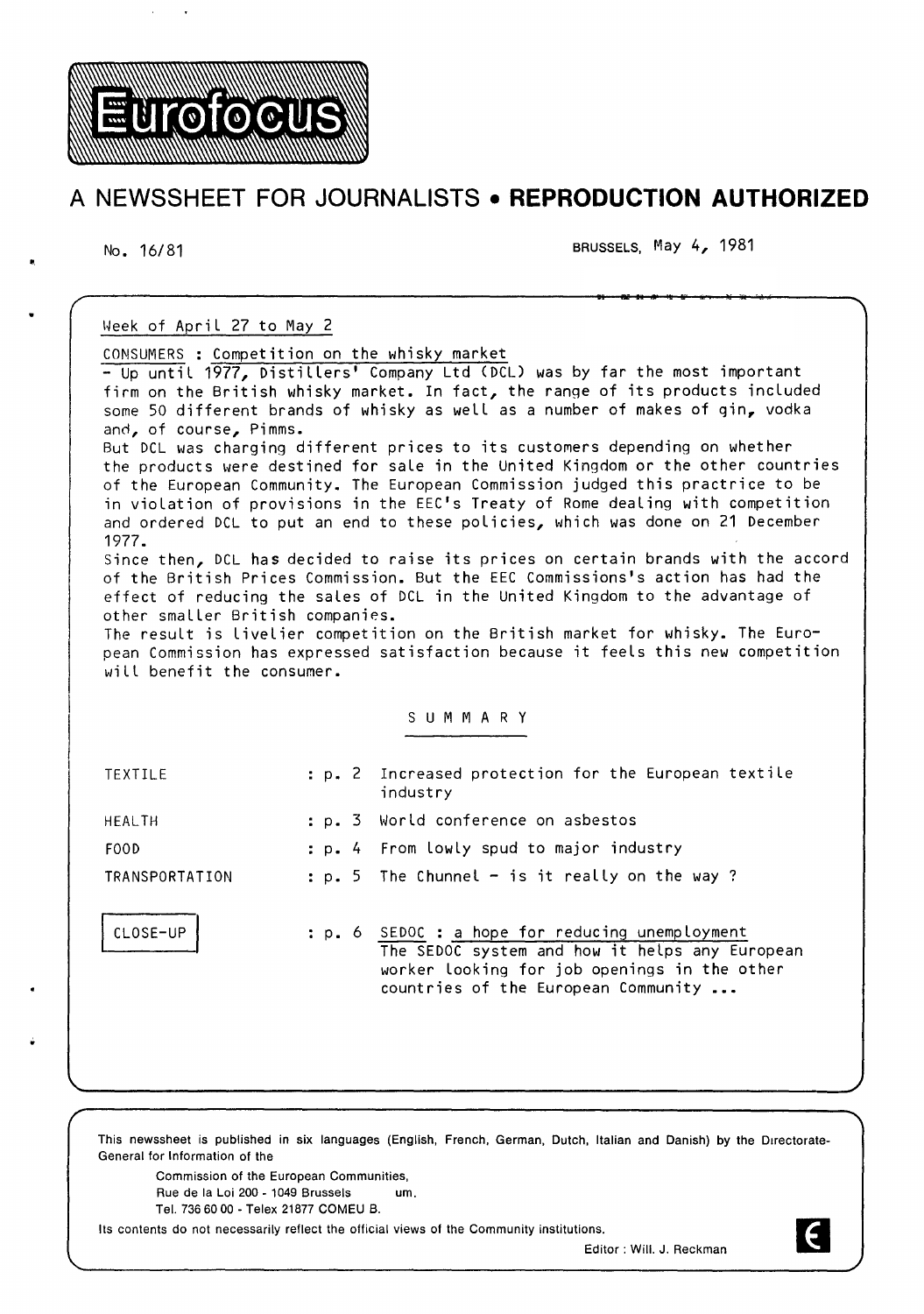Textiles : Increasing protection for Europe's textile industry Europe's textile industry should be given protection against Low cost imports from the developing countries for at Least another five years, according to recent proposals for renewal of the Multifibres Arrangement made by the European Commission. The MFA which has regulated international trade in textiles since 1974 runs out at the end of this year. The Commission's call for continued protection for the EC's textile and clothing sector is backed up by a series of figures indicating that these two areas still account for 9.6% of the Community's labour force employed in the manufacturing industry, 6.4% of value added and 6.9% of total turnover. Between 1973 and 1980 the Community industry underwent considerable structural adjustment : total employment in the two sectors dropped from 3,124,000 to 2,330,000; in 1980, the number of firms fell by 15%. Since the beginning of 1980, the job Losses have been most marked in the Least favoured regions of the Community. Production of textiles in the EEC is down by 3.6%, while consumption of textiles and clothing is also declining. Whereas consumption rose at an annual rate of 3 to 4% before 1973, it is now closer to 1%. This trend is likely to continue for some years. The situation is compounded by increasing imports which have now outstripped Community exports; the total EEC trade deficit in the sector is currently estimated at 578,000 tonnes, valued at  $t$  1,625 million. Major inroads on the Community textiles market have been made by the industrialised countries whose exports to the EEC increased by 58.9% during the period 1977 to 1980 (compared with only 30% between 1973-1977). Exports of textiles from MFA signatories were cutback to a 22% shape during the 1977-1980 period, compared with 75% between 1973 and 1977.

While conceding that the second MFA has been more effective than the first in decelerating the growth of imports, the Commission underlines that it has not yet enabled the Community to complete the restructuring and reconversion of its textile industry to which it is committed under GATT rules. This will need the formulation of a coherent policy aimed at preserving and developing the Community's internal textiles market, providing incentives for "innovative efforts" and strengthening Community coordination of national aids to restructuring. The Commission foresees increasing utilisation of the EEC's Regional and Social Funds as a back-up for the restructuring and reconversion which are inevitable.

On an external Level, the Commission calls for the continuation of the EEC's existing bilateral export restraint agreements with the textile-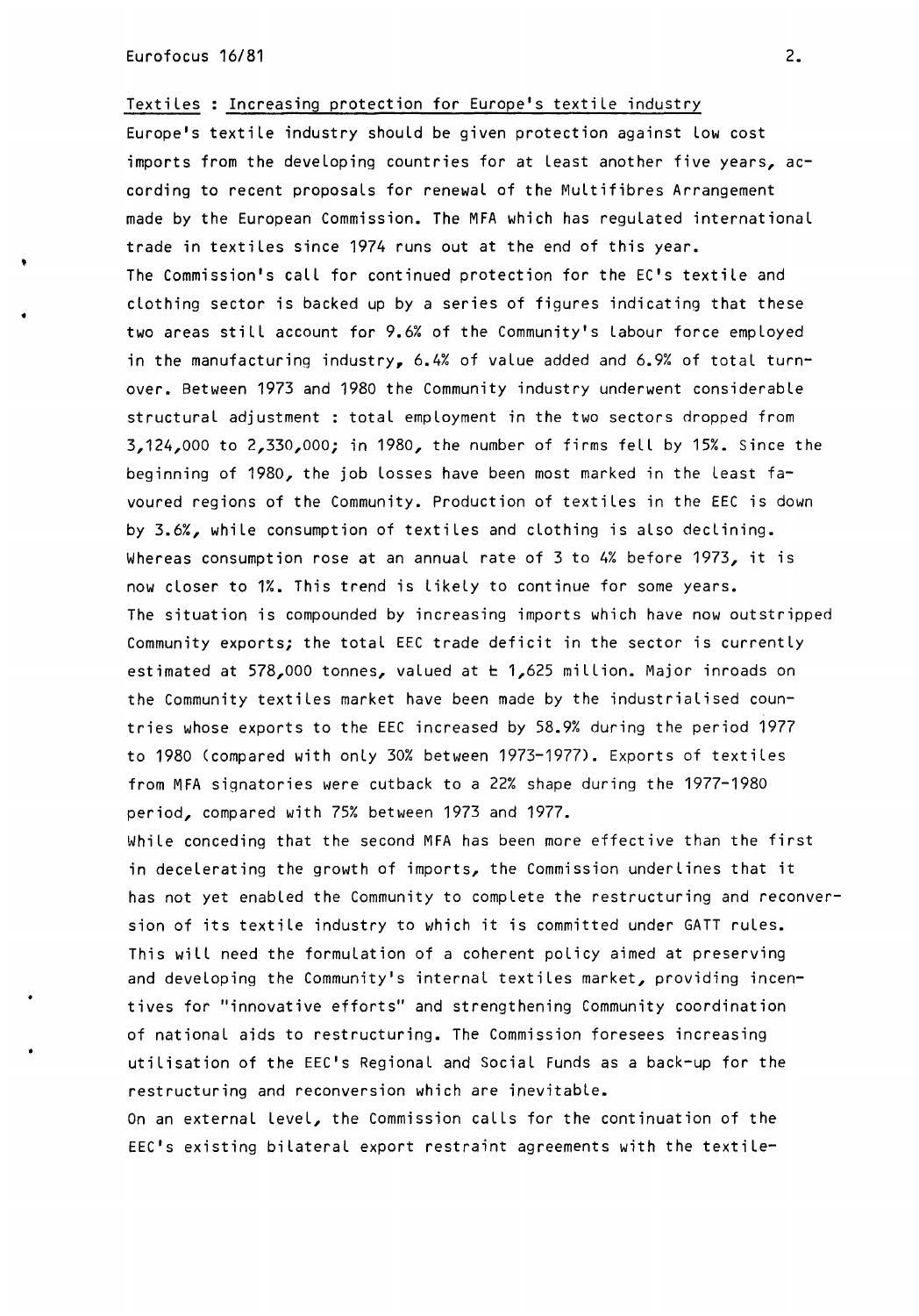#### Eurofocus 16/81 3. September 2008 3. September 2008 3. September 2008 3. September 2008 3. September 2008 3.

•

supplying developing countries.

The Commission also makes it clear that it would be impossible for the Community to agree to a generalised import growth of 6 1/2% for Third World textile at a time when consumption is more or Less stagnant. Some flexibility could, however, be shown towards the smaller suppliers and the new-comers on the textiles scene.

Differentiation is expected to be the key to the EEC's new approach to the MFA. While the smaller suppliers could be treated more favourably, the newly-industrialised states such as Taiwan, Hong Kong and South Korea are not to be given added advantages. The Commission adds, however, that a determined effort will be made to seek improved access for EEC textiles on the markets of the newly-industrialised nations.

## HEALTH : World conference on asbestos

Asbestos plays an important role in a number of industrial activities because it is resistant to fire and 1s excellent for thermal and electrical insulation.

Unfortunately, it is also a toxic substance and the existence of minute asbestos fibres in the air which can be inhaled is a potential health risk for workers exposed to it.

Several months ago, the European Commission proposed a directive aimed at harmonising the existing rules in the EEC member countries on this subject. It has now become associated with the Governments of Canada and Quebec to sponsor a world symposium to be held in Montreal on May 25 to 27, 1982, on the theme "Asbestos, Health and the Community".

This meeting of international experts will be focused on questions related to occupational and public health, the safety of products, protection of the environment and the development of Legislation and regulations on asbestos. It is part of the industrial cooperation programmes between the Community and Canada which were launched in 1974.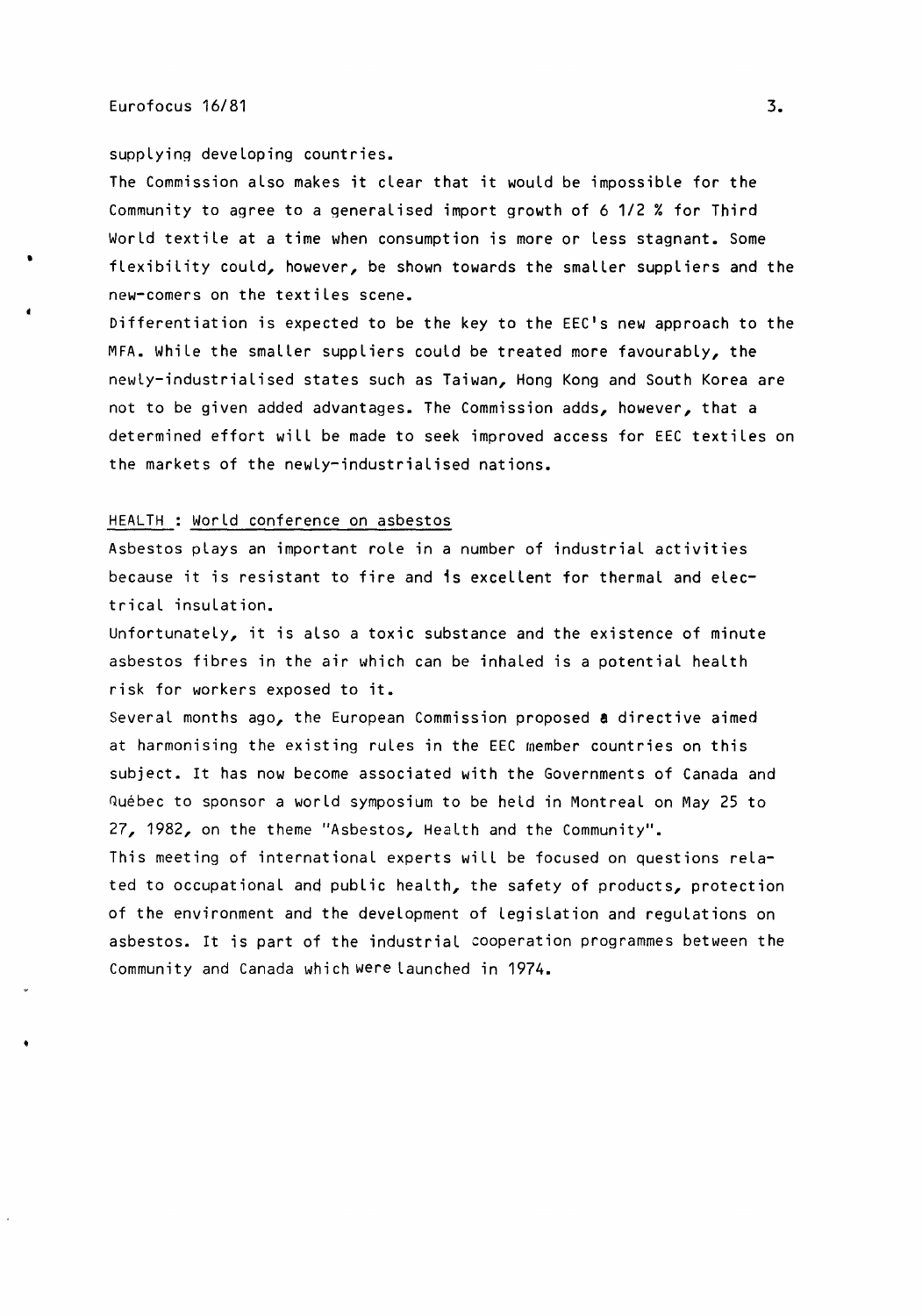#### Eurofocus 16/81 4.

'

•

#### FOOD : From Lowly spud to major industry

When the conquistadores searched for the riches of El Dorado in the New World of the 16th century and returned with samples of the ordinary potato, little did they know that their discovery would eventually feed millions and develop into a major resource and industry.

While it may be rivalled by rice and maize as the staff of life in other parts of the world, in many European and other temperate countries the potato, together with bread, is a favourite staple item. Boiled, baked, fried or otherwise simply prepared, it has been the basic nutrient of the masses. But in the hands of a knowing housewife or chef it can be elevated to the status of a delicacy.

And processed in a number of ways ranging from techniques known 2000 years ago in the highlands of Peru to more modern convenience foods, the potato is a major raw material for an important industry. This significant industry is the subject of a recent survey published by the European Economic Community Commission under the title : "Potato Products : Production and Markets in the European Communities". While the content of this 214-page work is basically aimed at specialists in the arcane fields of dehydrated and other types of processed potatoes, some of its information is also of everyday interest. For instance, there is a glossary of the principal potato products groups in six European Community Languages, showing clearly the linguistic barrier between Community countries favouring the English term "crisp" as opposed to the American "chip", even if the product is basically the same.

There is also a history of the travels and incorporation of the potato into the farmlands and diets of most European countries from its early introduction by the Spanish and English explorers. The tragic saga of the 19th century Irish potato famine is also recounted, as is the evolution of different tastes and methods of planting, which underwent a dramatic change in the 1940s. First, there was extensive interest during the war years for greater production and improved preservation techniques. Following the war, however, there has been a decline in the amount of potatoes grown in most European Community countries accompanied by an increase in the processing of new and more sophisticated types of potato products.

According to the report, the potato processing sector of the Community manufactured at least 2.9 million tonnes in recent years, the only sector of the potato industry still growing. The main classifications of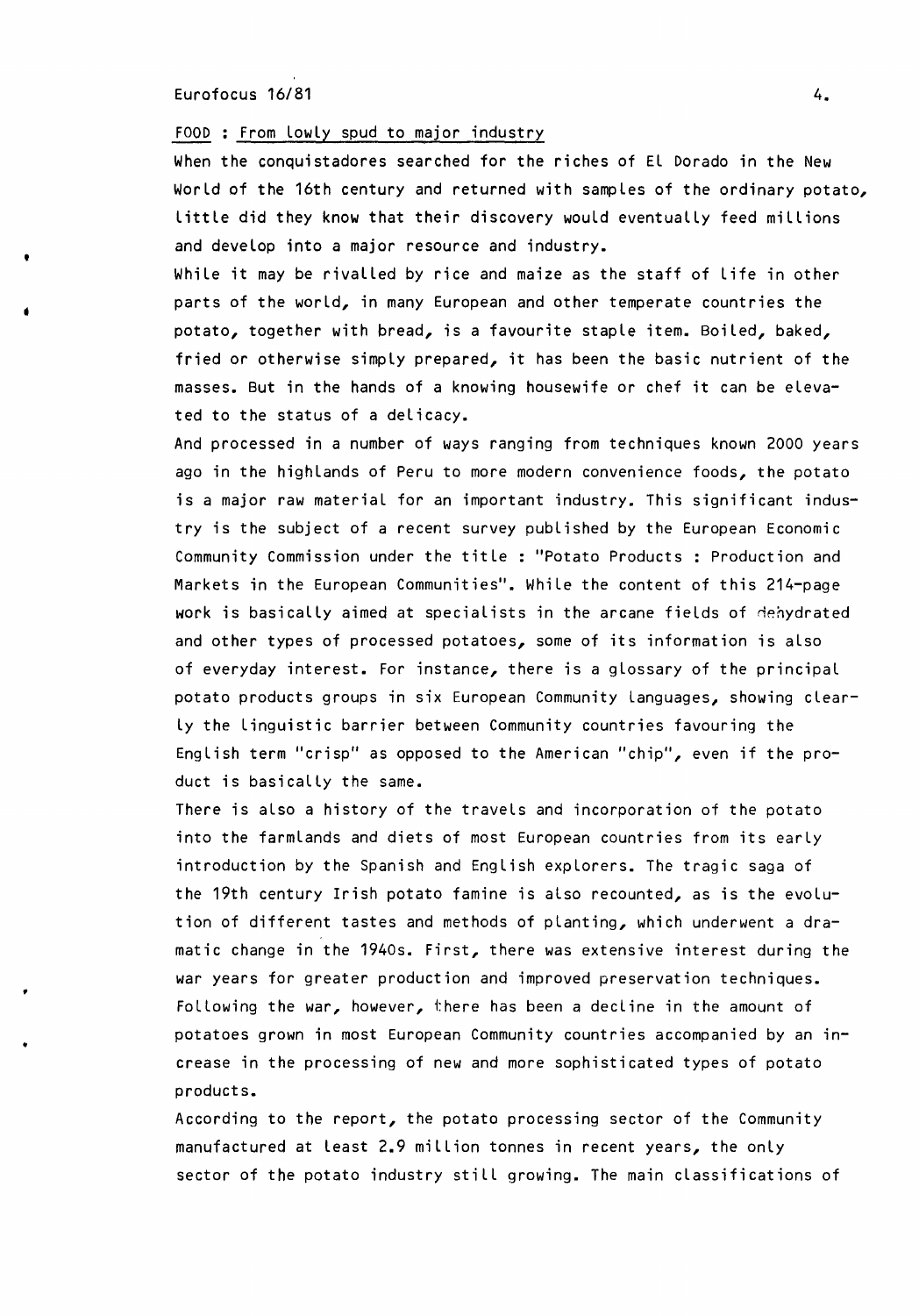## Eurofocus 16/81 s.

•

•

this industry are dehydrated products, snack products, fried non-snack products, non-fried frozen products, preserves and others, which include potato salad and various other items.

In the Community, the manufacture of potato products is concentrated Large-Ly in Germany, the United Kingdom, the Netherlands and France, with Ire-Land, Italy, Denmark, Belgium and Luxembourg having only very small industries. In 1978, Germany used nearly 895,000 tonnes of potatoes for processing, followed closely by the United Kingdom with 890,000 tonnes, the Netherlands with 602,000 tonnes and France with 327,000. Aside from such basic data, the objective of the study is to examine the problems of the industry and survey attitudes for the possibility of establishing a European Community joint policy and market in this field. For instance, it Looks at the pros and cons of having uniform quality standards for potatoes throughout the Community and joint rules concerning additives. The problem of foreign competition, especially from North America and Eastern Europe, is also weighed with a recommendation that the matter should be pursued to determine whether there is unfair dumping on the EEC market. In addition, the study raises the question of the relationship of the industry with the potato production sector. There has been a discussion for several years about the organisation of a common potato market, which is not currently covered by a common Community policy as are most

other agricultural products.

The study concludes that since there are some significant flows of potato products between Member States of the EEC, the concept of such a single Community market is realistic.

# TRANSPORTATION : The Chunnel-is it really on the way ?

At the next meeting of the European Parliament, the assembly's Transportation Committee will submit to the 434 members of their approuval a proposed resolution on the construction of a tunnel under the English Channel. According to the proposed text, the Parliament would express "its sincere support for the construction of a fixed Liaison crossing the Channel" and ask the responsible national and Community authorities to spare no effort to resolve the political or other problems which are still unresolved in order to get the project underway and completed once and for all. For more than a century this project has reappeared on the front pages with such regularity that it has come to be regarded as some type of Loch Ness monster to be dragged out by journalists when they are short of something to write about. Hopefully this time, the member governments of the European Community will seriously consider the matter if the Parliament adopts such a strong position. This way, an old dream could become a reality.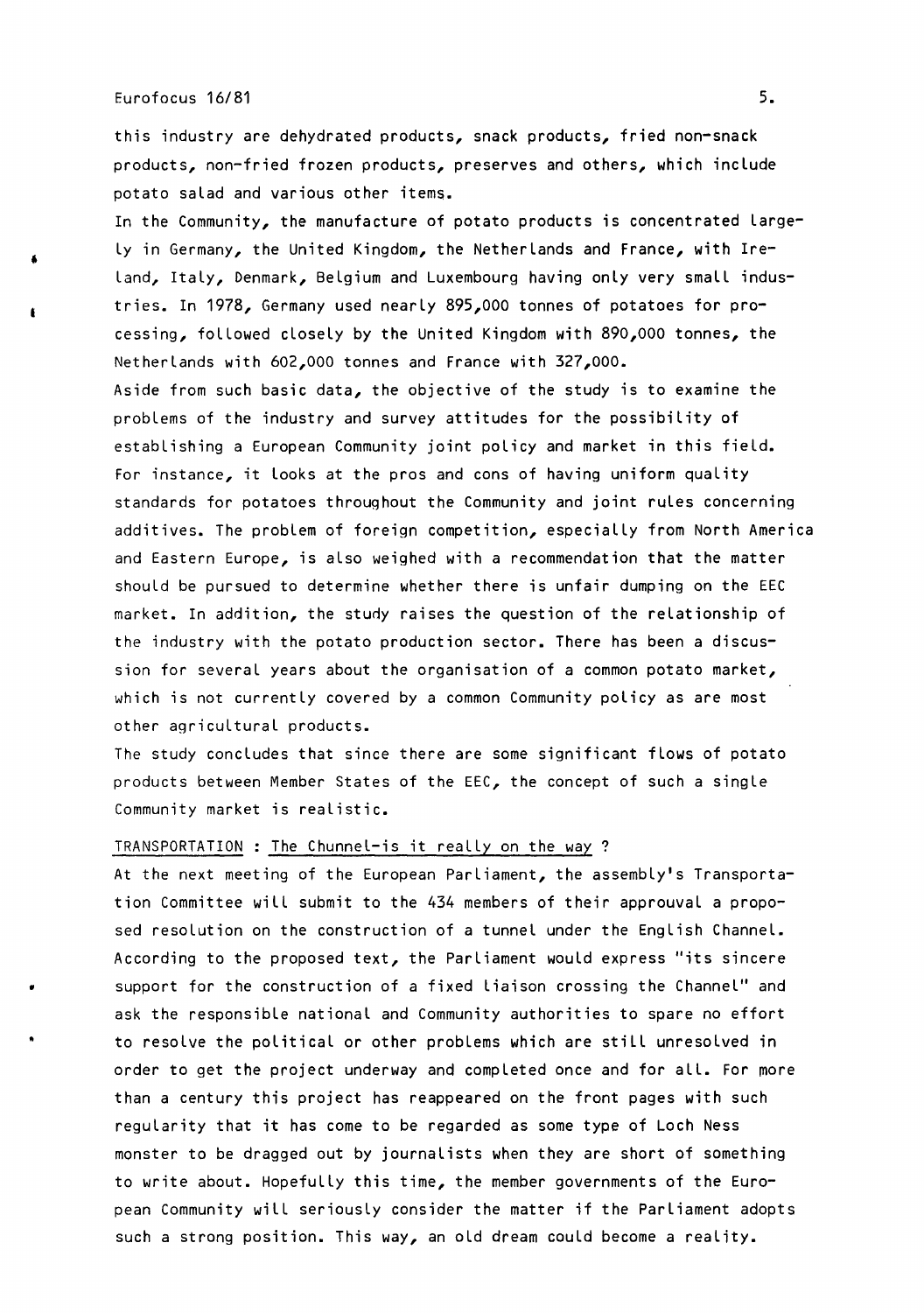Eurofocus 16/81 6.

•

•

•

•

# SEDOC: New hope for job seekers

Prospective employers often fail to find the "perfect" secretary, carpenter, cook or interpreter simply because the job offer is publicised in only one EEC Member State. So, Belgian carpenters looking for employment never get to meet the French employer who is looking for exactly their kind of qualifications. The English hairdresser never finds out that her Dutch colleague has just gone in to business on her own and is looking for new personnel ...

One service set up by the European Commission in 1973 can help these job seekers find the perfect employer and vice versa. SEDOC - the EEC's manpower service - has given a real European dimension to the employment market.

The service works on the basis of a code enshrined in a 450-page volume which enumerates all the different professions and specialisations imaginable. Each profession has its own code established by the European Commission and now forwarded to the Member States' employment services. Such a code prevents misunderstandings concerning the interpretation of a job offer or demand made in a foreign language.

The five-figure code specifies the degree of qualification required by the job (or required by the worker), the employer's Linguistic requirements (or the language spoken by the candidate), the exact operations and activities of the firm, as well as all information concerning lodgings, working conditions and social security.

The central employment services of every Member State currently include some representatives of SEDOC who, three times a month, exchange information on employment offers and demand on the basis of the code. This allows the "Manpower Service" office in Dublin, for example, to receive, within three days, from the Danish "Arbejdsdirectoratet" and other Member States, a List of people currently looking for jobs in other countries of the EEC •

In constant touch with their colleagues in the employment sections in other EEC countries, SEDOC representatives are responsible for collecting the job-related information and distributing it in their own country.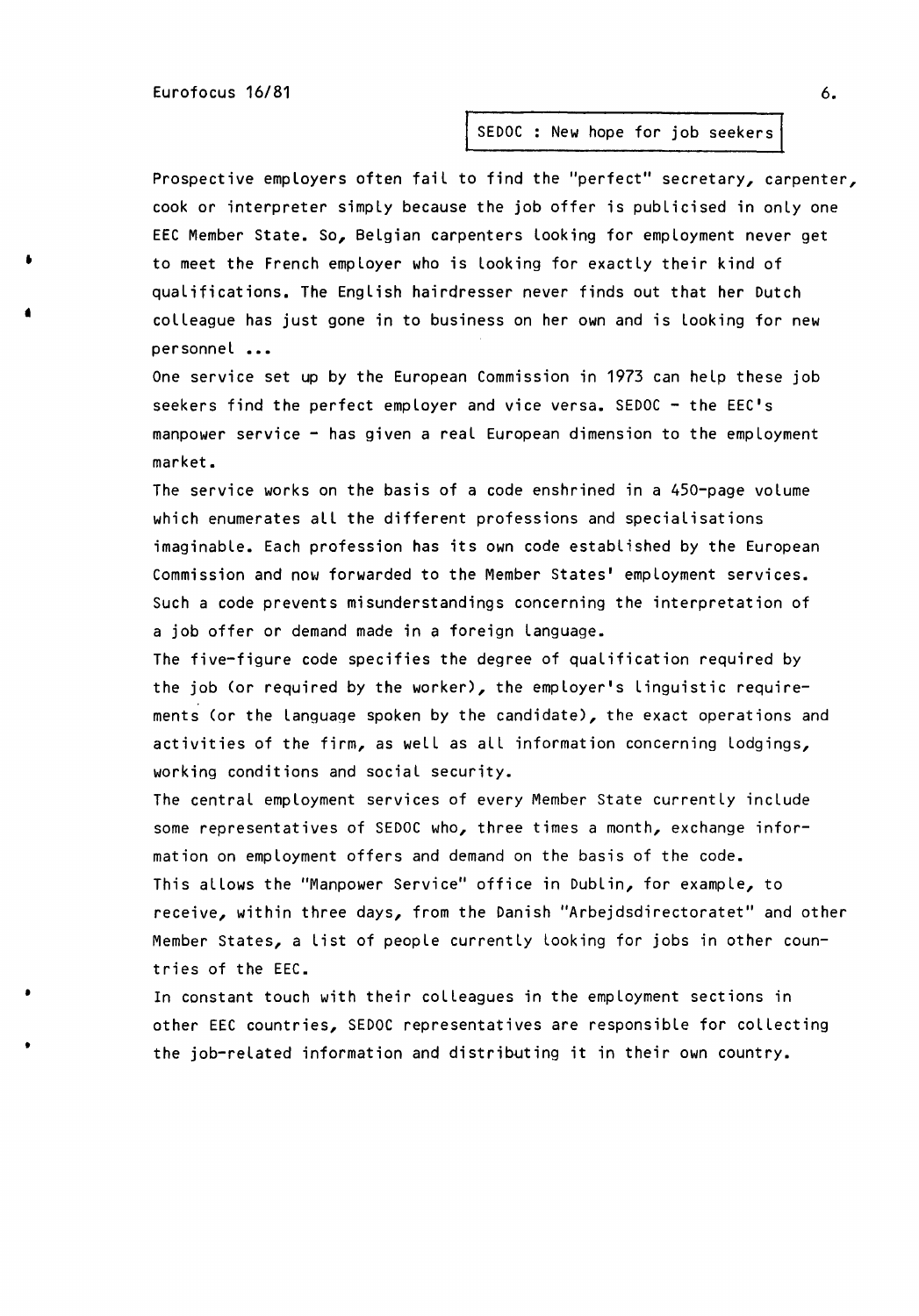•

•

Some 25,000 jobs were made available in the Community thanks to the system in 1980. At the same time, some 18,000 job seekers used the system.

Unfortunately, we are still a Long way from a world where each unemployed person could find an ideal job. It is only in about 10% of the cases that job offers coincide with demand. This is believed to be due to inadequate publicity about the job vacancies. If the national employment services could increase their financial resources - and employ more people - the effectiveness of SEDOC would increase considerably. It is clear that the chances of finding the right job or the right employee are much greater if the SEDOC system is utilised. Information should be sent to : the National Manpower Service (Dept of Labour) SEDOC section, So, Mespil Road, Dublin 4 for Ireland and Manpower Services Commission, SEDOC section, employment service division, Overseas Placing Unit, Pennine Centre, 20-22 Hawley Street, Sheffield S1 36A, in the United Kingdom.

The system is based on two key principles : the free movement of workers - a right guaranteed by the Treaty of Rome and that of "Community priority'', under which available jobs must be offered first to EEC citizens before being offered to non-EEC nationals.

The number of unemployed in the EEC increased by almost 30% between February 1980 and February 1981 to reach 8.5 million. SEDOC is one new and original instrument for fighting the unemployment crisis and is expected to bring hope to job seekers everywhere in the EEC. On the next page is an example of jobs being offered currently.

7.